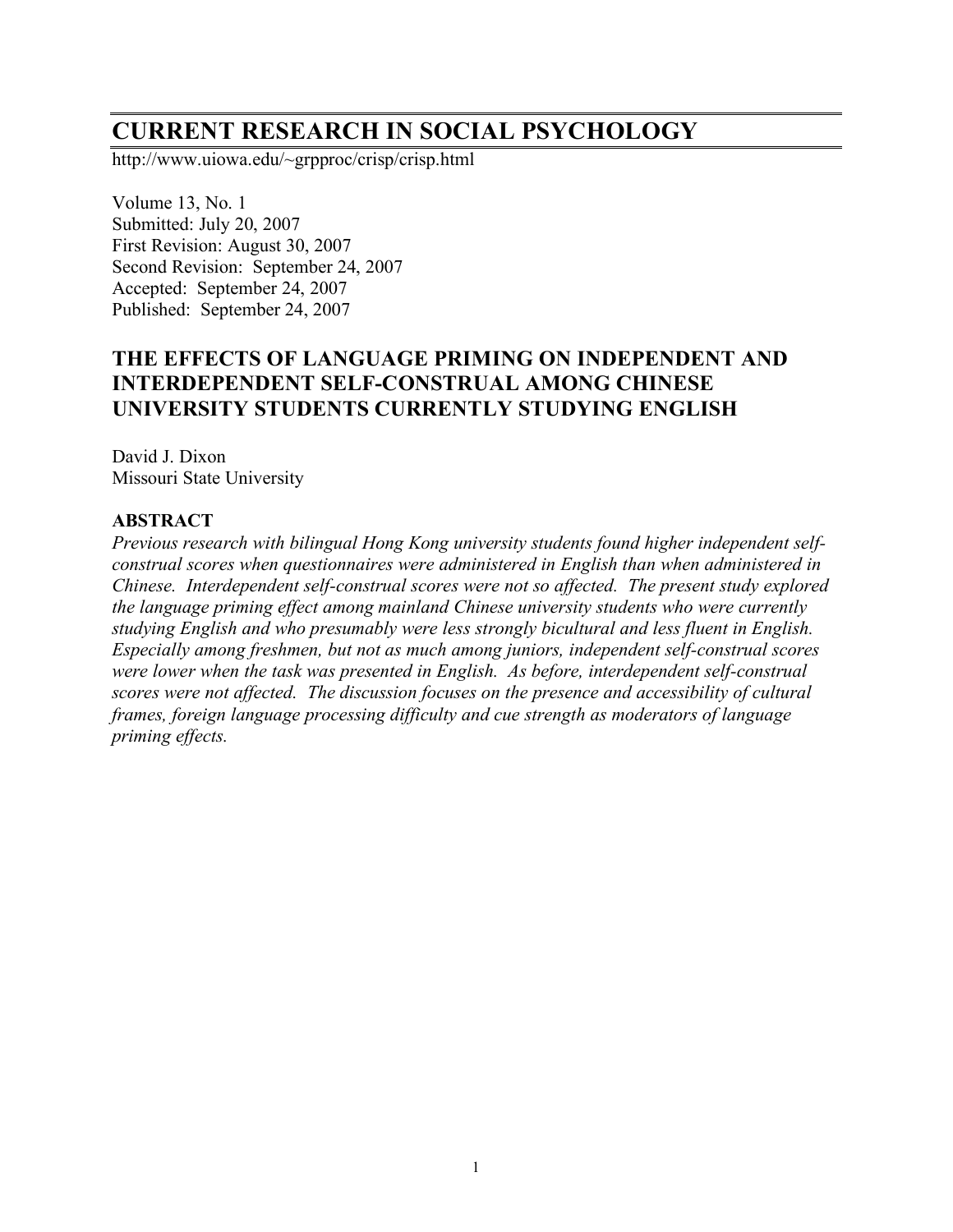#### **INTRODUCTION**

Individuals' self-concepts are formed in part by internalizing features of the cultures in which they develop. In many Western cultures, values such as autonomy, individualism and independent agency are promoted and function to guide Westerners' view of the self. Markus and Kitayama (1991) label the view of the self which reflects those specific characteristics an *independent self-construal.* Western cultural values may be contrasted with those of many non-Western cultures in which social cohesion, connectedness and collective agency are promoted. Individuals' self-concepts developed in such cultures would more strongly reflect these features, constituting what is termed an *interdependent self-construal*. Markus and Kitayama's distinction between independent and interdependent self-construals has been utilized in many studies and has been identified as "[arguably] the most notable achievement in the field of culture and self" (Lu & Gilmour, 2007).

Multicultural individuals can be thought of as having multiple self-concepts. In their theory of multiculturalism, Hong, Morris, Chiu, & Benet-Martinez (2000) propose that multicultural individuals possess at least two "cultural frames," each based upon a corresponding set of cultural experiences and knowledge. Significant knowledge of two or more cultures is stored in the minds of multicultural individuals and knowledge of one culture is brought to the fore when activated. In turn, these cultural frames affect many phenomena such as personality, values, emotional expression and self-concept. Contextual elements associated with different cultures govern the activation of frames at any particular time, and priming by means of situational cues (e.g., language, icons or settings) has the potential for bringing forth latent frames. Hong, et al. (2000) recognize shifts from one cultural frame to another as *frame switching.*

In a recent demonstration of frame switching, Kemmelmeier and Cheng (2004) explored the effect of language priming on self-construals among Hong Kong university students who completed English or Chinese versions of Singelis' (1994) independent and interdependent selfconstrual scales. Administration of the scales in English resulted in higher independent selfconstrual scores than did administration of the scales in Chinese. The language of administration did not affect the scores on the interdependent scale. It was the first time that a language priming effect was reported on a closed-ended self-construal measure, although language priming effects on open-ended self-construal measures have been reported before (e.g., Ross, Xun, & Wilson, 2002).

In addition to supporting Hong, et al.'s (2000) dynamic of frame switching in bicultural individuals, Kemmelmeier and Cheng's (2004) findings also support Gardiner, Gabriel, and Lee's (1999) proposal of an asymmetric effect of priming: That is, priming of self-construal would be effective only when the priming occurs on a dimension that is not "chronically salient by common cultural practices" (Kemmelmeier & Cheng, 2004, p. 710). Thus, because cues and contexts in Hong Kong support an interdependent self-construal to a greater degree than they support an independent self-construal, the language priming effect was restricted in their study to the measure of independent self-construal.

Kemmelmeier and Cheng's (2004) use of Hong Kong participants in their priming study is fortunate because of the strong multicultural character of its university students as promoted by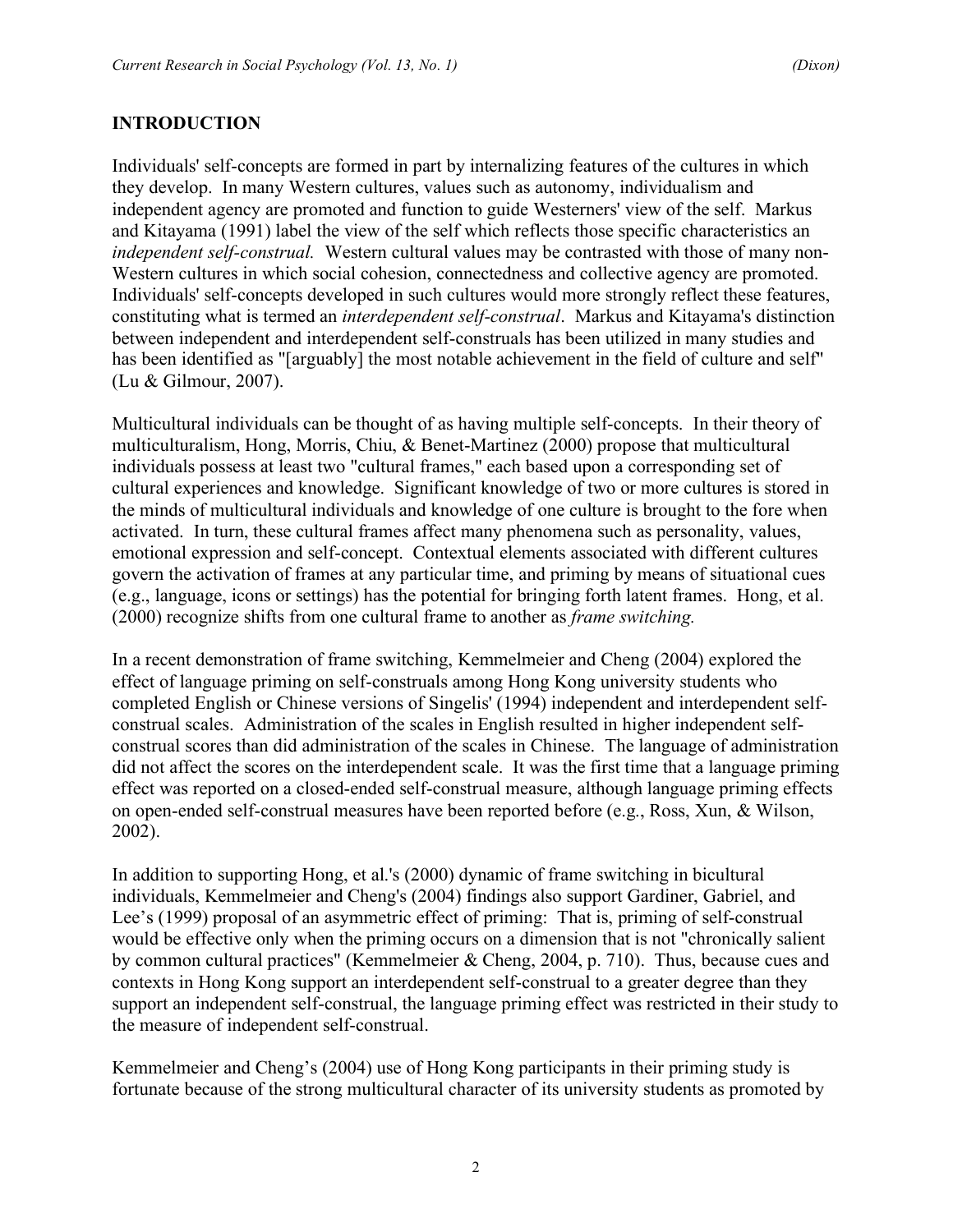long-standing British control, English as the official language of instruction until recently, and English-language media (Hong et al., 2000), and as reflected in children usually learning to speak English at an early age (Trafimow, Silverman, Fan & Law, 1997). Thus, biculturalism among Hong Kong college students is likely to be strong, and bilingualism is likely to be manifested in relatively effortless fluency in English as well as Chinese. Hong Kong college students may be strong exemplars of both biculturalism and bilingualism.

What would we expect of participants who are not as bicultural or as fluent in their second language; students, say, currently in the process of developing bicultural selves and acquiring a second language? Presumably, frame switching would be more difficult, primes would be less effective, and outcomes might be moderated by additional or different cognitive or linguistic processes. Takano and Noda (1993), for example, have demonstrated cognitive processing difficulties due to the added processing load associated with tasks presented in a foreign language in which participants were unskilled.

The present study explored language priming on independent and interdependent self-construals among mainland Chinese university students majoring in English language studies. These students are presumably at still developing levels regarding their exposure to the West and their command of English. These students are assumed to be less bicultural than are Hong Kong university students and less fluent in English. If such participant differences are at play in the dynamics of bicultural self-construals, we would not expect the same language priming outcomes as those obtained by Kemmelmeier and Cheng (2004) on independent self-construal. Indeed, the use of English as the language of administration might even interfere with the display of an independent self-construal as the cognitive processing load increases with performance in a poorly mastered language (e.g., Takano & Noda, 1993).

While we expect different results of language priming on independent self-construal from those found by Kemmelmeier and Cheng (2004) we expect outcomes similar to those found previously on interdependent self-construal. In accord with the asymmetrical priming effect forwarded by Gardiner et al. (1999), the high salience of social cohesion, connectedness, etc. found in the mainland China setting would so strongly reinforce an interdependent self-construal that language priming effects would not be found on its corresponding measure.

## **METHOD**

#### **Participants**

Chinese college students majoring in English language studies at a mid-sized university in Shandong, China (a northeastern province situated on the Yellow Sea) participated in the study. Of the 153 participants, 114 (74.5%) were women and 39 (25.5%) were men. Students differed in their educational level as 75 (49.0%) were close to completing their freshman year of college and 78 (51.0%) were close to completing their junior year of college. It should be noted that students matriculate as cohorts and all were considered "traditional" students (i.e., close to either one year out of high school or three years out of high school).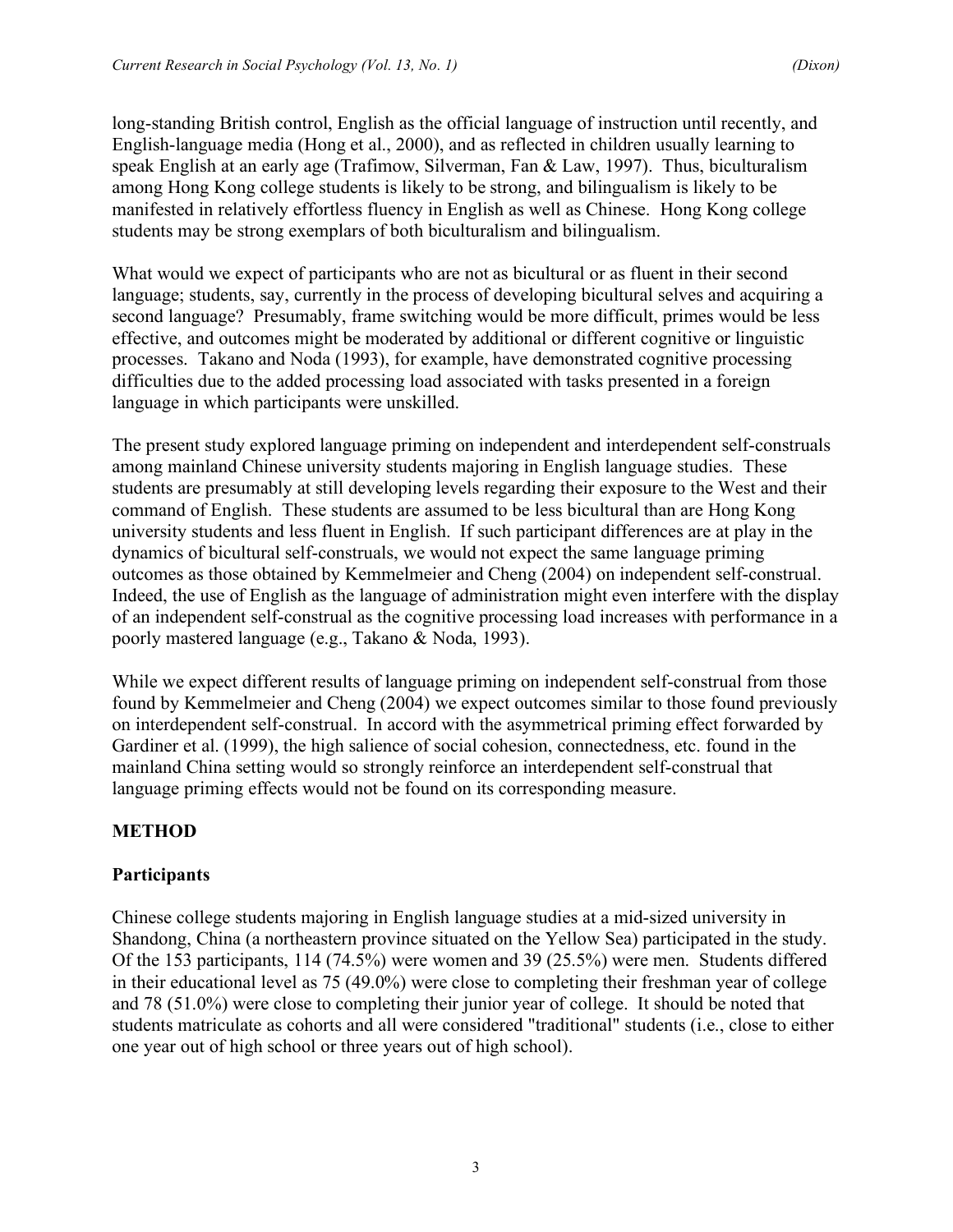## **Procedure**

Participants completed the 12-item Independent Self-Construal Scale and the 12-item Interdependent Self-Construal Scale by Singalis (1994; see Appendix A). The scales are theoretically and empirically related to the concepts of Independence / Collectivism, characteristic of cultures, particularly cultures from the West vs those from the East.

Chinese nationals who were attending graduate school in the United States and who had been undergraduate majors in English translated the original English versions of the scales into Mandarin Chinese and backtranslated the versions into English. The translators achieved consensus among themselves that improvements could no longer be made after three iterations of the translation / backtranslation process were completed. We then randomized the 12 items of each scale together to produce an instrument with 24 items with the same order of items used in both English and Chinese versions. Participants reported their level of agreement with each of the items on a seven-point Likert-type scale ranging from "strongly disagree" to "strongly agree." Participants' scores on the 12 items of each scale were averaged to reflect the original sevenpoint scale (e.g., with a score of "4" indicating "neither agree nor disagree" with the statements).

Within each college level, freshman or junior, approximately half of the women participants and approximately half of the men participants completed the English version of the instrument and the other participants completed the Chinese version; assignments to the different versions were made randomly. Testing occurred in a group format.

# **RESULTS**

A 2 (language of administration, English vs Chinese) x 2 (freshman vs junior standing) ANOVA was performed on the independent self-construal scores and on the interdependent self-construal scores.

## **Independent Self-Construal Scores**

For the entire group of participants, the mean value on the independent self-construal scale of *M*  $= 4.84$  (*SD* = .61) was significantly above a neutral value of "neither agree nor disagree" (scale value  $= 4$ ) approaching an average value just below "somewhat agree" (scale value  $= 5$ ), with  $t(152) = 17.133$ ,  $p = 000$ . The 95% confidence interval is 4.74 to 4.94. Thus, across conditions and college level, participants were more likely to agree than not with the item statements measuring independent self-construal.

Significant findings were obtained on the main effect of language of administration: Participants who completed the questionnaire in Chinese ( $M = 4.98$ ,  $SD = .60$ ) had *higher* independence scores than participants who completed the questionnaire in English  $(M = 4.70, SD = .58)$  with  $F(1,149) = 8.780, p = .004, partial \text{ eta-square} = .056.$ 

The interaction of language of administration by college level was also significant with  $F(1,149)$ = 4.540, *p* = .030, *partial eta-square* = .035. Table 1 displays this interaction. It is clear from these findings that the effect of language of administration most powerfully affected the scores of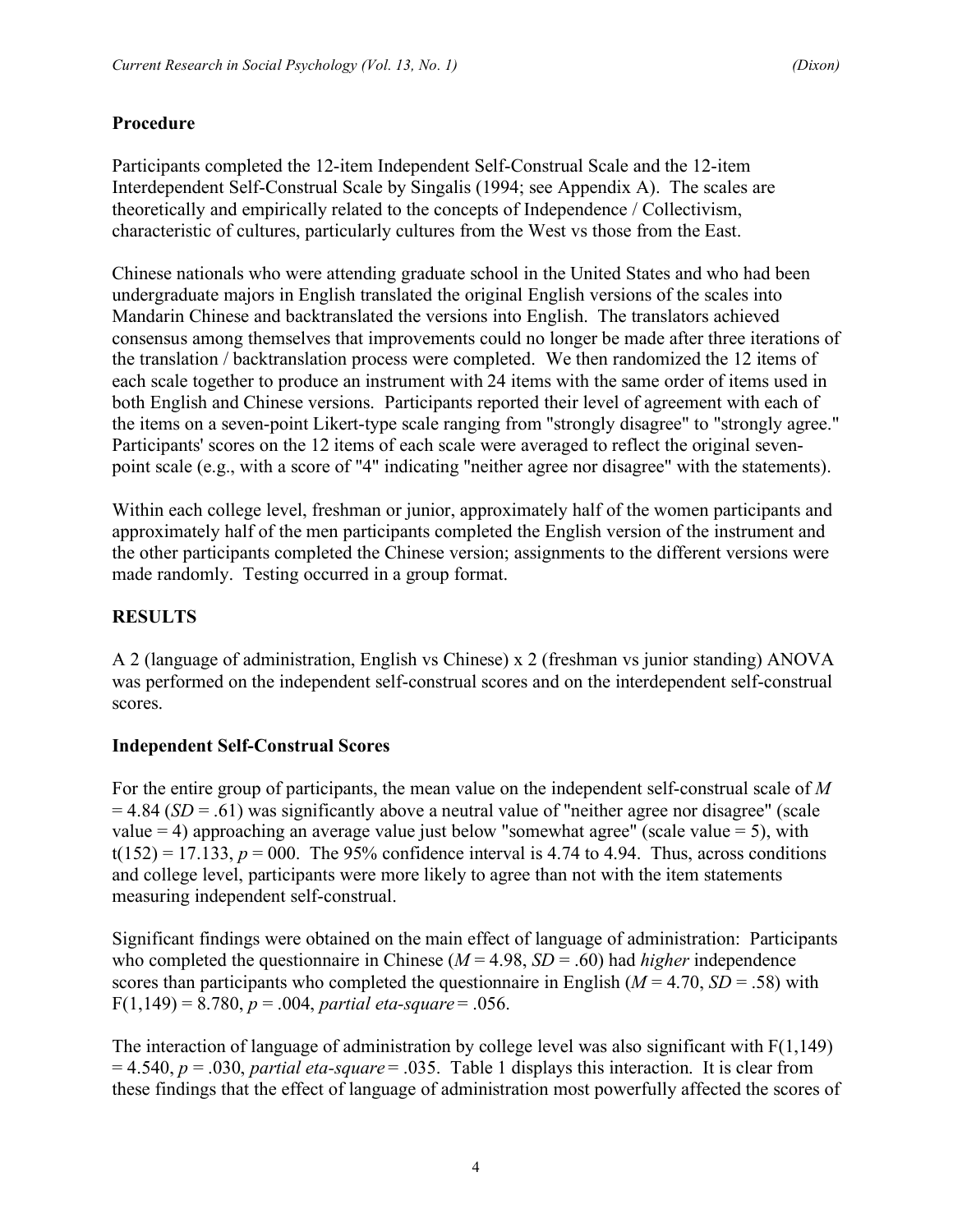the Freshman vs those of Junior participants. Further, independence scores among Freshmen were less moderate and more extreme than those of Juniors.

#### **Table 1. Mean Independent Self-Construal Scores (and Standard Deviations) as a Function of College Level and Language of Administration**

|         | Freshmen   | <b>Juniors</b> | Total                   |
|---------|------------|----------------|-------------------------|
| Chinese | 5.10 (.57) | 4.86(.62)      | 4.98(.60)               |
| English | 4.61(.59)  | 4.78 (.57)     | $.58^{\circ}$<br>4.70 ( |
| Total   | 4.86(.63)  | 4.82(.59)      | 4.84(.61)               |

#### **Interdependent Self-Construal Scores**

For the entire group of participants, the mean value on the interdependent self-construal scale of  $M = 5.29$  (*SD* = .55) was well above a neutral value of 4, reaching an average value significantly above "somewhat agree" (scale value = 5) with the item statements,  $t(152) = 6.560$ ,  $p = 000$ . The 95% confidence interval is 5.20 to 5.40.

On the interdependent self-construal scale there were no statistically-significant differences associated with either the main effect of language of administration or the main effect of college level. There was no statistically-significant interaction between language of administration and college level. All F(1,149) values  $\leq$  2.844, all  $ps \geq .094$ . Table 2 displays the means and standard deviations of the conditions.

#### **Table 2. Mean Interdependent Self-Construal Scores (and Standard Deviations) as a Function of College Level and Language of Administration**

|         | Freshmen  | <b>Juniors</b> | Total     |
|---------|-----------|----------------|-----------|
| Chinese | 5.46(.54) | 5.28(.50)      | 5.37(.52) |
| English | 5.25(.54) | 5.19(.60)      | 5.21(.58) |
| Total   | 5.35(.54) | 5.23(.55)      | 5.29(.55) |

Corresponding with the Gardiner et al. (1999) theory of asymmetric effects of priming, and corresponding with Kemmelmeier and Cheng's (2004) failure to find a priming effect on interdependence self-construal scores, no language priming effect on interdependent scores was anticipated in this study. Of course, this is tantamount to predicting the null hypothesis. Subsequently, power was tested and found to be .39 at  $p = 0.05$  for the main effect of language prime on interdependent scores, a value which reflects a low probability of identifying a significant difference at the level of the obtained mean difference of .16.

## **DISCUSSION**

The language priming effects on the measure of independent self-construal found in this study differ markedly from the findings of Kemmelmeier and Cheng (2004). The main finding of this study is that independent self-construal scores are suppressed rather than enhanced especially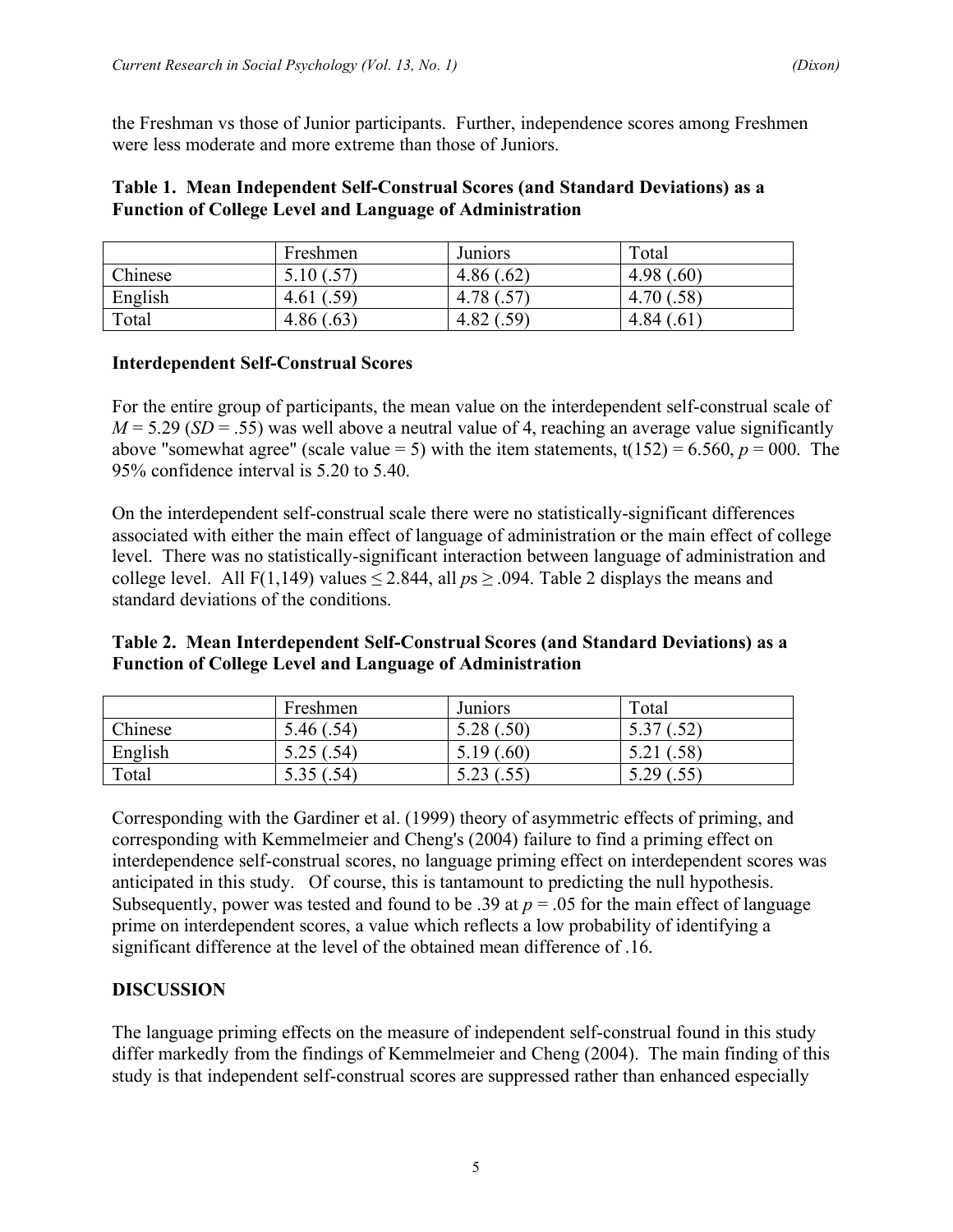among college freshmen by the use of English as opposed to Chinese as the language of administration. Why would such differences be obtained?

It was assumed that the Hong Kong participants in Kemmelmeier and Cheng's (2004) study were strongly bicultural and fluent in English while the mainland Chinese participants in this study were less bicultural and less fluent in English. If so, the accessibility of Western cultural frames should be greater in the Hong Kong sample and the prime of English as the language of scale administration should help manifest the Western frame. Mainland Chinese participants, having weaker, still developing and less accessible Western frames, may not have the same potential of manifesting a Western frame, particularly under conditions of participation in a language not yet fluently mastered. Administration of tasks in a poorly mastered foreign language could in fact result in the suppression rather than the activation of cultural frames due to mechanisms such as increased processing load (e.g., Takano & Noda, 1993), foreign language anxiety (e.g., Horwitz, Horwitz, & Cope, 1986) or others.

In spite of using the same scales for the measurement of independent and interdependent selfconstruals (Singalis, 1994) and using the same language primes (Mandarin Chinese vs. English), we recognize significant confounds in comparing the results of Kemmelmeier and Cheng (2004) with those reported here. Differences in sample characteristics, time of testing, item translations, administration details, etc. between their study and the present one were not controlled or otherwise accounted for. Future research on priming and self-construals would do well to use more comparable groups and identical testing protocols to avoid the confounding influence of such variables operating between these two studies.

Table 1 displays an overall mean above the neutral value on the independent self-construal scores of  $M = 4.84$  (*SD* = .61), a value close to the scale score of only "slightly agree." Further, small differences in independent self-construal scores between conditions were the rule, in spite of the statistically significant main effect of language and the interaction of language-by-college level that were obtained. While cultural frames associated with the West may be present and sensitive to language primes, they are apparently not particularly pronounced among the mainland Chinese participants in this study.

Although the differences are small, the pattern of means that was obtained aligns well with the processes described above regarding increasing fluency in a foreign language. Foreign language learners are likely to transition from a phase of high vulnerability to language processing load to one of lesser vulnerability to such load; and from there to responsiveness to positive effects of priming. The freshmen vs. junior participants (this study) vs. Hong Kong participants (Kemmelmeier and Cheng, 2004) may indeed be at three points along that transition. At some point along that course, only slight suppressant or enhancement effects of language priming would operate and corresponding differences would be small. Future research should explore this possibility within a single study with empirical checks of participants' language fluency.

The lack of a language priming effect on interdependent self-construal scores corresponds well with the findings of Kemmelmeier and Cheng (2004) and reinforces their assertion, based upon the ideas of Gardiner et al. (1999), that interdependence in the East is so highly salient that language primes of the sort used here are insufficiently powerful to cause changes in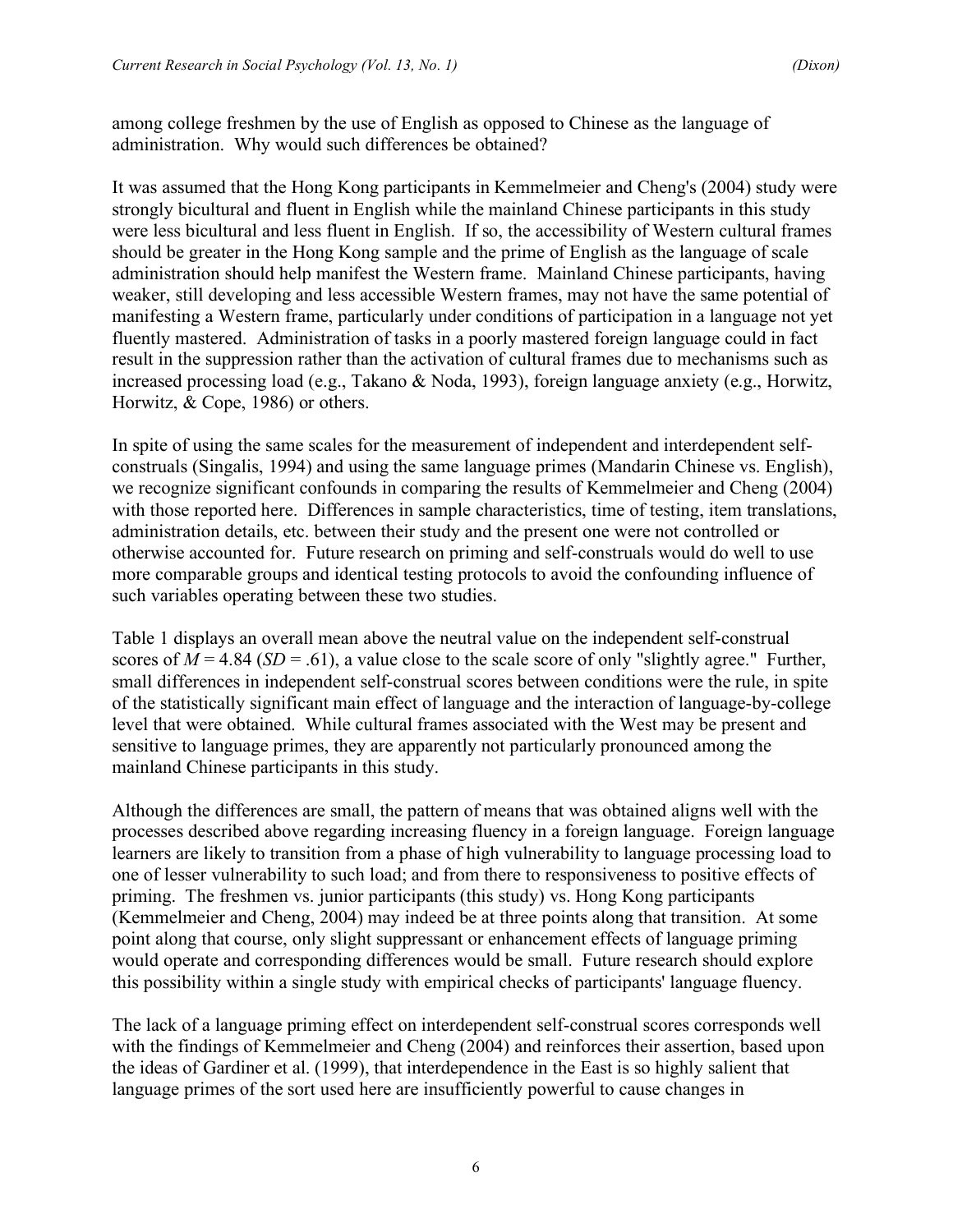interdependent self-construal. However, the low statistical power associated with the analysis on this variable precludes a stronger confirmation from this study.

In summary, the findings of the present study add to the growing literature of the language priming effect among multicultural individuals. The effects of language priming depend not only on what is being primed (independent and interdependent self-construals) but also on who is being primed (Hong Kong students vs mainland Chinese students). The findings of this study also support recognizing the degree of multiculturalism and foreign language fluency in theories of self-construal and multiculturalism.

## **REFERENCES**

Gardiner, W.L., Gabriel, S., & Lee, A.Y. (1999). "I" value freedom, but "we" value relationships: Self-construal priming mirrors cultural differences in judgment. *Psychological Science, 10,* 321-326.

Hong, Y.-y., Morris, M.W., Chiu, C.-y., & Benet-Martinez, V. (2000). Multicultural minds: A dynamic constructivist approach to culture and cognition. *American Psychologist, 55,* 709-720.

Horwitz, E.K., Horwitz, M.B., & Cope, J. (1986). Foreign language classroom anxiety. *Modern Language Journal, 70,* 125-132.

Kemmelmeier, M., & Cheng, B.Y.-M. (2004). Language and self-construal priming: A replication and extension in a Hong Kong sample. *Journal of Cross-Cultural Psychology, 35,* 705-712.

Lu, L., & Gilmore, R. (2007). Developing a new measure of independent and interdependent views of the self. *Journal of Research in Personality, 41,* 249-257.

Markus, H.R., & Kitayama, S. (1991). Culture and the self: Implications for cognition, emotion, and motivation. *Psychological Review, 98,* 224-253.

Ross, M., Xun, W.Q.E., & Wilson, A.E. (2002). Language and the bicultural self. *Personality and Social Psychology Bulletin, 28,* 1040-1050.

Singelis, T. M. (1994). The measurement of independent and interdependent self-construals. *Personality and Social Psychology Bulletin, 20*, 580-591.

Takano, Y., & Noda, A. (1993). A temporary decline of thinking ability during foreign language processing. *Journal of Cross-Cultural Psychology, 24*, 445-462.

Trafimow, D., Silverman, E.S., Fan, R.M.-T., & Law, J.S.F. (1997). The effects of language and priming on the relative accessibility of the private self and the collective self. *Journal of Cross-Cultural Psychology, 28,* 107-123.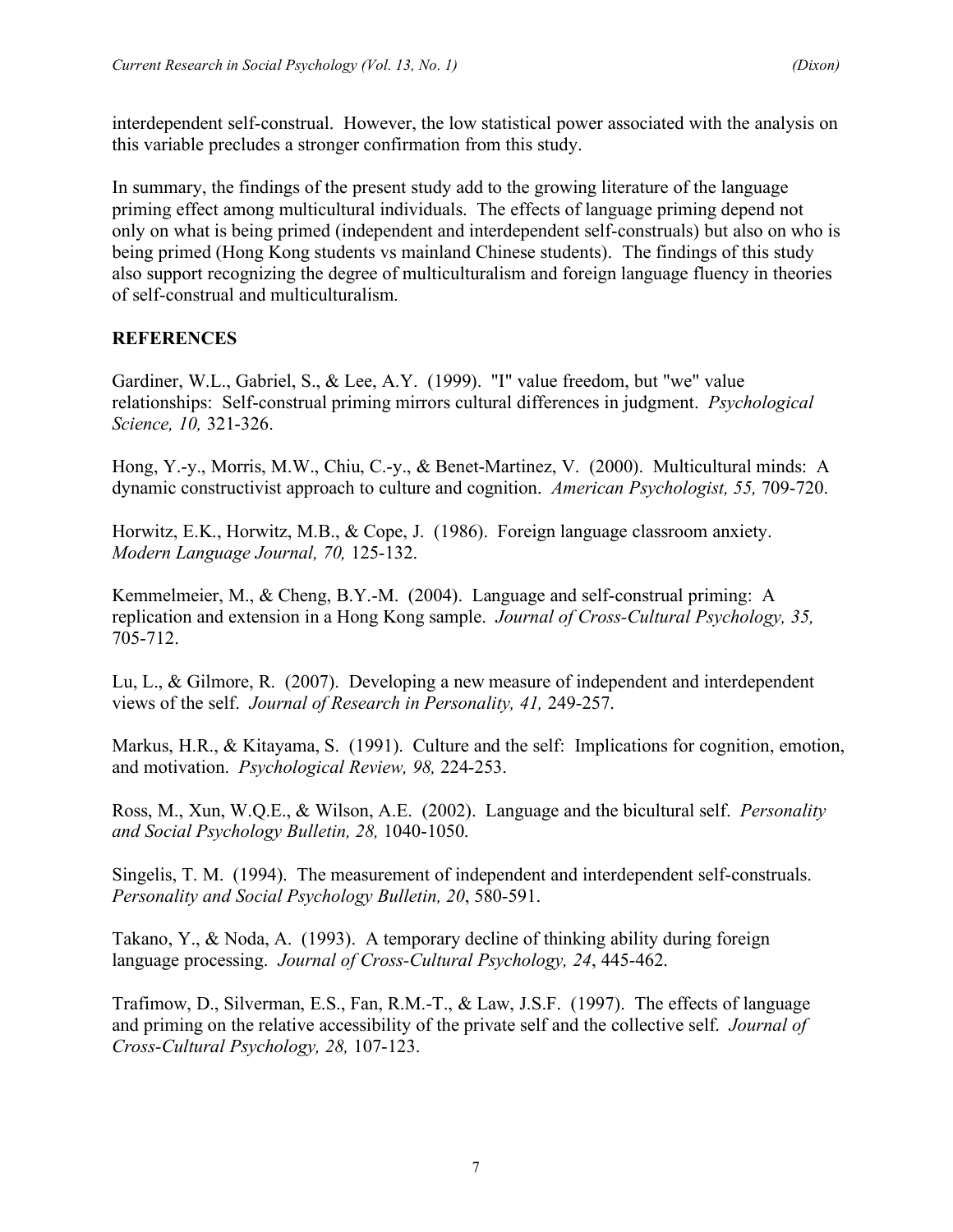## **APPENDIX A: ITEMS FROM SINGELIS' (1994) INDEPENDENT SELF-CONSTRUAL SCALE AND INTERDEPENDENT SELF-CONSTRUAL SCALE**

#### **Independent Self-Construal Items**

- 1. I'd rather say "No" directly, than risk being misunderstood.
- 2. Speaking up during a class is not a problem for me.
- 3. Having a lively imagination is important to me.
- 4. I am comfortable with being singled out for praise or rewards.
- 5. I am the same person at home that I am at school.
- 6. Being able to take care of myself is a primary concern for me.
- 7. I act the same way no matter who I am with.

8. I feel comfortable using someone's first name soon after I meet them, even when they are much older than I am.

- 9. I prefer to be direct and forthright when dealing with people I've just met.
- 10. I enjoy being unique and different from others in many respects.
- 11. My personal identity independent of others is very important to me.
- 12. I value being in good health above everything.

## **Interdependent Self-Construal Items**

- 1. I have respect for the authority figures with whom I interact.
- 2. It is important for me to maintain harmony within my group.
- 3. My happiness depends on the happiness of those around me.
- 4. I would offer my seat in a bus to my professor.
- 5. I respect people who are modest about themselves.
- 6. I will sacrifice my self-interest for the benefit of the group I am in.

7. I often have the feeling that my relationships with others are more important than my own accomplishments.

- 8. I should take into consideration my parents' advice when making education / career plans.
- 9. It is important to me to respect decisions made by the group.
- 10. I will stay in a group if they need me, even when I'm not happy with the group.
- 11. If my brother or sister fails, I feel responsible.
- 12. Even when I strongly disagree with group members, I avoid an argument.

## **Response Alternatives**

Strongly disagree [value  $= 1$ ] Disagree [value  $= 2$ ] Somewhat disagree [value  $= 3$ ] Neither agree nor disagree [value = 4] Somewhat agree [value  $= 5$ ] Agree [value  $= 6$ ] Strongly agree [value =7]

#### **Scoring**

Individual participants' scores within each scale were summed, then divided by 12.